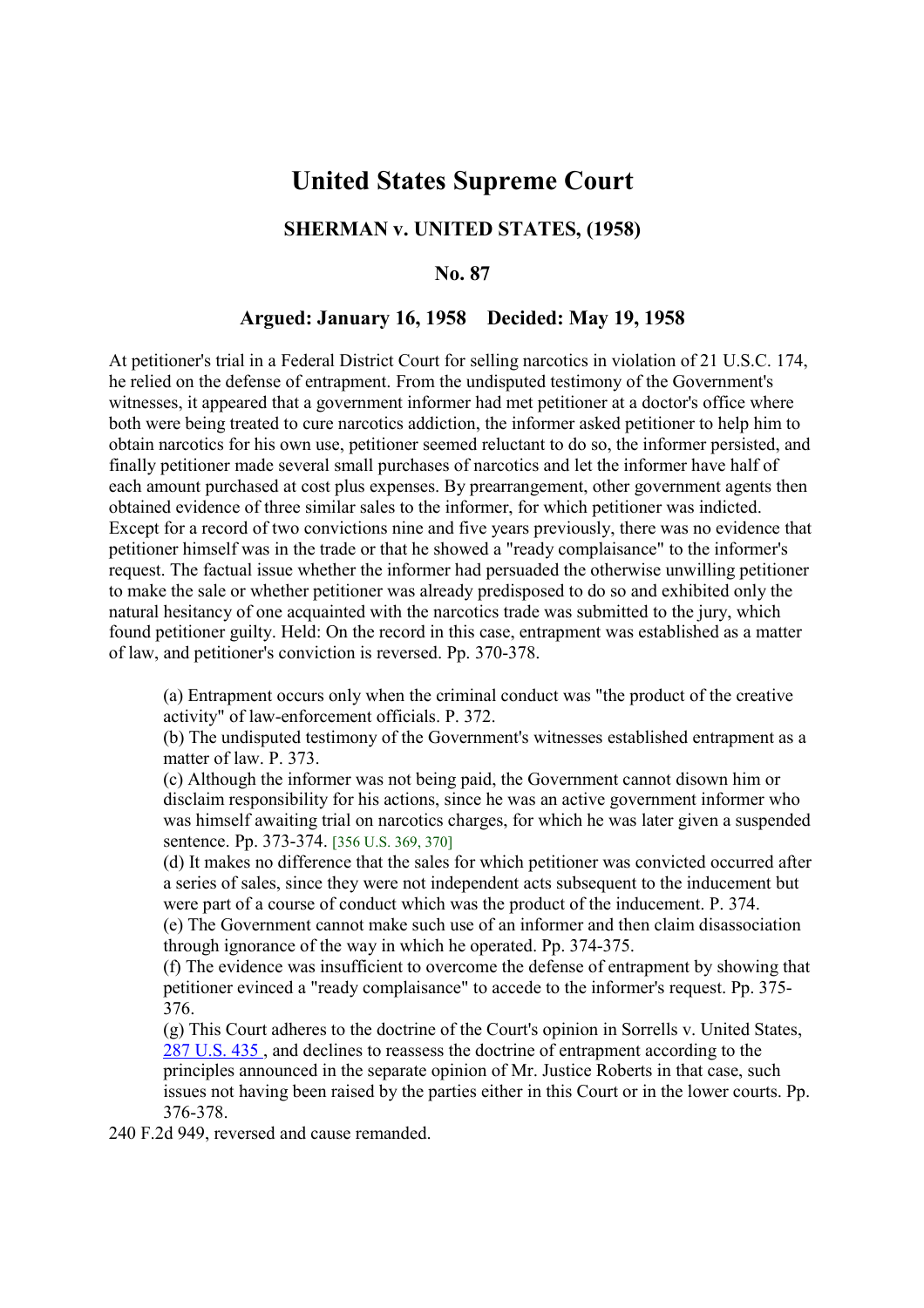Henry A. Lowenberg argued the cause and filed a brief for petitioner.

James W. Knapp argued the cause for the United States. On the brief were Solicitor General Rankin, Warren Olney, III, then Assistant Attorney General, Beatrice Rosenberg and Robert G. Maysack.

MR. CHIEF JUSTICE WARREN delivered the opinion of the Court.

The issue before us is whether petitioner's conviction should be set aside on the ground that as a matter of law the defense of entrapment was established. Petitioner was convicted under an indictment charging three sales of narcotics in violation of 21 U.S.C. 174. A previous conviction had been reversed on account of improper instructions as to the issue of entrapment. 200 F.2d 880. In the second trial, as in the first, petitioner's defense was [356 U.S. 369, 371] a claim of entrapment: an agent of the Federal Government induced him to take part in illegal transactions when otherwise he would not have done so.

In late August 1951, Kalchinian, a government informer, first met petitioner at a doctor's office where apparently both were being treated to be cured of narcotics addiction. Several accidental meetings followed, either at the doctor's office or at the pharmacy where both filled their prescriptions from the doctor. From mere greetings, conversation progressed to a discussion of mutual experiences and problems, including their attempts to overcome addiction to narcotics. Finally Kalchinian asked petitioner if he knew of a good source of narcotics. He asked petitioner to supply him with a source because he was not responding to treatment. From the first, petitioner tried to avoid the issue. Not until after a number of repetitions of the request, predicated on Kalchinian's presumed suffering, did petitioner finally acquiesce. Several times thereafter he obtained a quantity of narcotics which he shared with Kalchinian. Each time petitioner told Kalchinian that the total cost of narcotics he obtained was twenty-five dollars and that Kalchinian owed him fifteen dollars. The informer thus bore the cost of his share of the narcotics plus the taxi and other expenses necessary to obtain the drug. After several such sales Kalchinian informed agents of the Bureau of Narcotics that he had another seller for them. On three occasions during November 1951, government agents observed petitioner give narcotics to Kalchinian in return for money supplied by the Government.

At the trial the factual issue was whether the informer had convinced an otherwise unwilling person to commit a criminal act or whether petitioner was already predisposed to commit the act and exhibited only the natural hesitancy of one acquainted with the narcotics trade. [356 U.S. 369, 372] The issue of entrapment went to the jury, 1 and a conviction resulted. Petitioner was sentenced to imprisonment for ten years. The Court of Appeals for the Second Circuit affirmed. 240 F.2d 949. We granted certiorari. 353 U.S. 935 .

In Sorrells v. United States, 287 U.S. 435 , this Court firmly recognized the defense of entrapment in the federal courts. The intervening years have in no way detracted from the principles underlying that decision. The function of law enforcement is the prevention of crime and the apprehension of criminals. Manifestly, that function does not include the manufacturing of crime. Criminal activity is such that stealth and strategy are necessary weapons in the arsenal of the police officer. However, "A different question is presented when the criminal design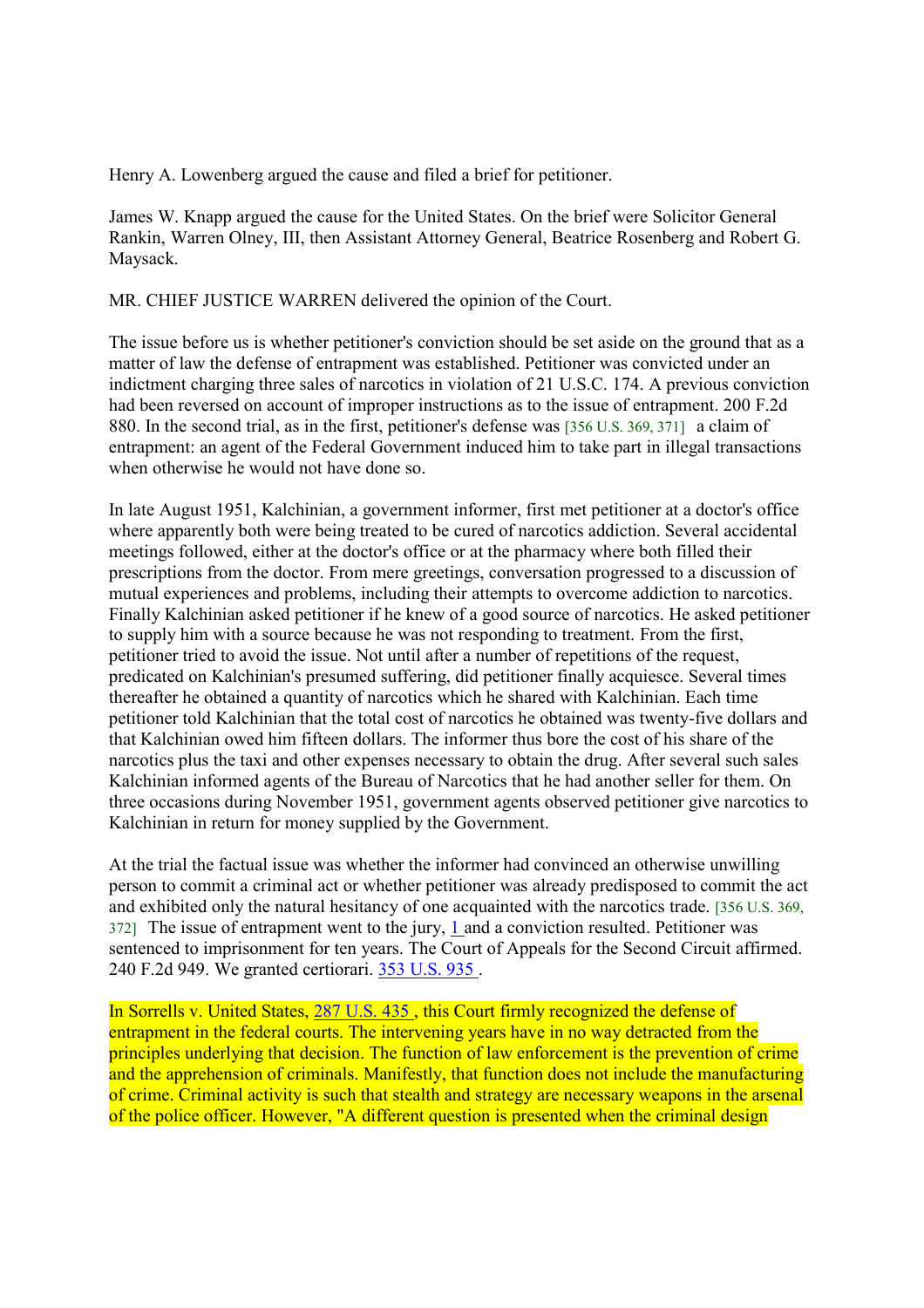originates with the officials of the Government, and they implant in the mind of an innocent person the disposition to commit the alleged offense and induce its commission in order that they may prosecute." 287 U.S., at 442. Then stealth and strategy become as objectionable police methods as the coerced confession and the unlawful search. Congress could not have intended that its statutes were to be enforced by tempting innocent persons into violations.

However, the fact that government agents "merely afford opportunities or facilities for the commission of the offense does not" constitute entrapment. Entrapment occurs only when the criminal conduct was "the product of the creative activity" of law-enforcement officials. (Emphasis supplied.) See 287 U.S., at 441 , 451. To determine whether entrapment has been established, a line must be drawn between the trap for the unwary innocent and the trap for the unwary criminal. The principles [356 U.S. 369, 373] by which the courts are to make this determination were outlined in Sorrells. On the one hand, at trial the accused may examine the conduct of the government agent; and on the other hand, the accused will be subjected to an "appropriate and searching inquiry into his own conduct and predisposition" as bearing on his claim of innocence. See 287 U.S., at 451 .

We conclude from the evidence that entrapment was established as a matter of law. In so holding, we are not choosing between conflicting witnesses, nor judging credibility. Aside from recalling Kalchinian, who was the Government's witness, the defense called no witnesses. We reach our conclusion from the undisputed testimony of the prosecution's witnesses.

It is patently clear that petitioner was induced by Kalchinian. The informer himself testified that, believing petitioner to be undergoing a cure for narcotics addiction, he nonetheless sought to persuade petitioner to obtain for him a source of narcotics. In Kalchinian's own words we are told of the accidental, yet recurring, meetings, the ensuing conversations concerning mutual experiences in regard to narcotics addiction, and then of Kalchinian's resort to sympathy. One request was not enough, for Kalchinian tells us that additional ones were necessary to overcome, first, petitioner's refusal, then his evasiveness, and then his hesitancy in order to achieve capitulation. Kalchinian not only procured a source of narcotics but apparently also induced petitioner to return to the habit. Finally, assured of a catch, Kalchinian informed the authorities so that they could close the net. The Government cannot disown Kalchinian and insist it is not responsible for his actions. Although he was not being paid, Kalchinian was an active government informer who had but recently been the instigator of at least [356 U.S. 369, 374] two other prosecutions. 2 Undoubtedly the impetus for such achievements was the fact that in 1951 Kalchinian was himself under criminal charges for illegally selling narcotics and had not yet been sentenced. 3 It makes no difference that the sales for which petitioner was convicted occurred after a series of sales. They were not independent acts subsequent to the inducement but part of a course of conduct which was the product of the inducement. In his testimony the federal agent in charge of the case admitted that he never bothered to question Kalchinian about the way he had made contact with [356 U.S. 369, 375] petitioner. The Government cannot make such use of an informer and then claim disassociation through ignorance.

The Government sought to overcome the defense of entrapment by claiming that petitioner evinced a "ready complaisance" to accede to Kalchinian's request. Aside from a record of past convictions, which we discuss in the following paragraph, the Government's case is unsupported.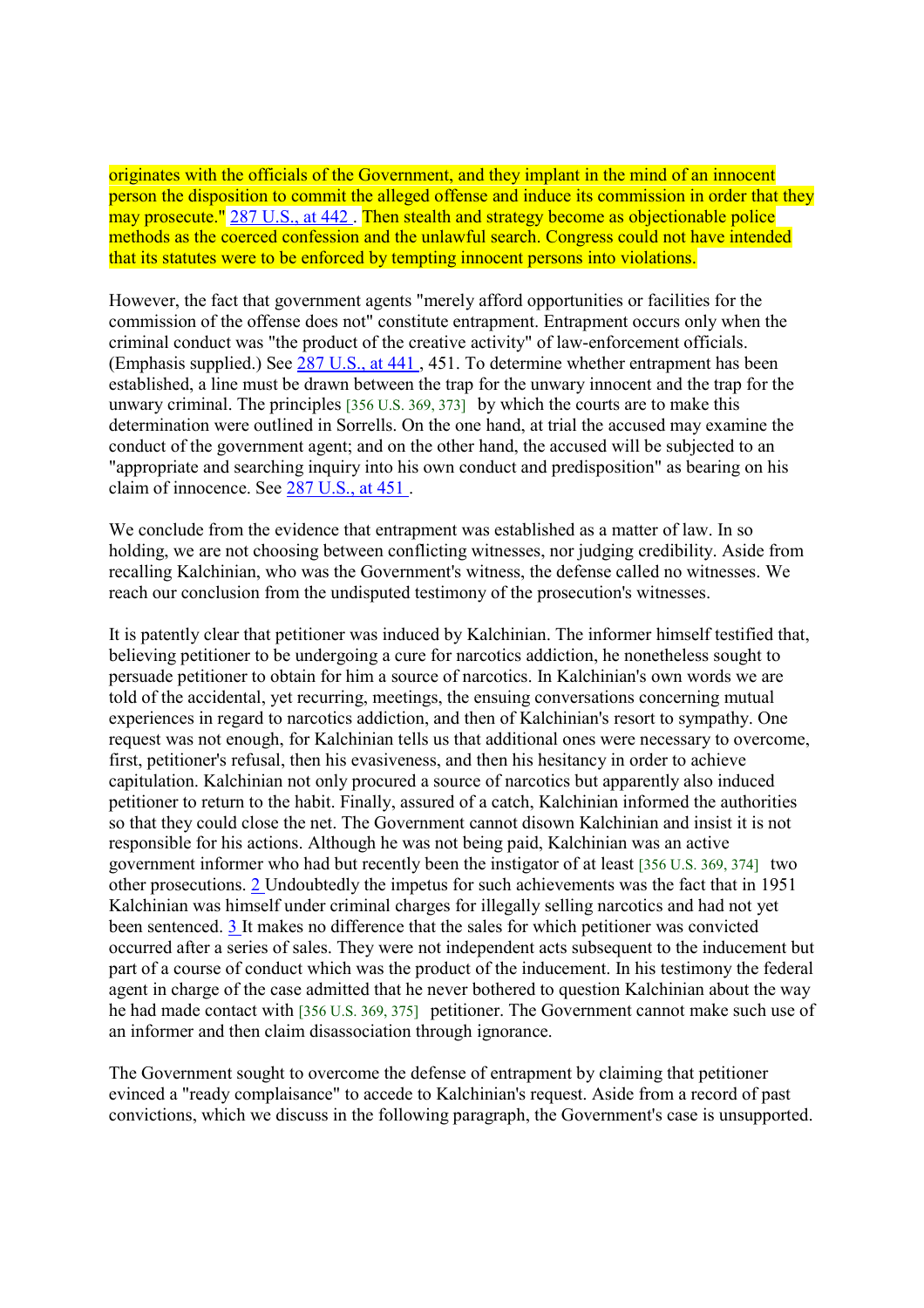There is no evidence that petitioner himself was in the trade. When his apartment was searched after arrest, no narcotics were found. There is no significant evidence that petitioner even made a profit on any sale to Kalchinian. 4 The Government's characterization of petitioner's hesitancy to Kalchinian's request as the natural wariness of the criminal cannot fill the evidentiary void. 5

The Government's additional evidence in the second trial to show that petitioner was ready and willing to sell narcotics should the opportunity present itself was petitioner's record of two past narcotics convictions. In 1942 petitioner was convicted of illegally selling narcotics; in 1946 he was convicted of illegally possessing them. However, a nine-year-old sales conviction and a five-year-old possession conviction are insufficient to prove petitioner had a readiness to sell narcotics at the time Kalchinian approached him, particularly when we must [356 U.S. 369, 376] assume from the record he was trying to overcome the narcotics habit at the time.

The case at bar illustrates an evil which the defense of entrapment is designed to overcome. The government informer entices someone attempting to avoid narcotics not only into carrying out an illegal sale but also into returning to the habit of use. Selecting the proper time, the informer then tells the government agent. The setup is accepted by the agent without even a question as to the manner in which the informer encountered the seller. Thus the Government plays on the weaknesses of an innocent party and beguiles him into committing crimes which he otherwise would not have attempted. 6 Law enforcement does not require methods such as this.

It has been suggested that in overturning this conviction we should reassess the doctrine of entrapment according to principles announced in the separate opinion of Mr. Justice Roberts in Sorrells v. United States, 287 U.S. 435, 453 . To do so would be to decide the case on grounds rejected by the majority in Sorrells and, so far as the record shows, not raised here or below by the parties before us. We do not ordinarily decide issues not presented by the parties and there is good reason not to vary that practice in this case.

At least two important issues of law enforcement and trial procedure would have to be decided without the benefit of argument by the parties, one party being the Government. Mr. Justice Roberts asserted that although the defendant could claim that the Government had induced him to commit the crime, the Government could not reply by showing that the defendant's criminal conduct was due to his own readiness and not to the persuasion of government [356 U.S. 369, 377] agents. The handicap thus placed on the prosecution is obvious. 7 Furthermore, it was the position of Mr. Justice Roberts that the factual issue of entrapment - now limited to the question of what the government agents did - should be decided by the judge, not the jury. Not only was this rejected by the Court in Sorrells, but where the issue has been presented to them, the Courts of Appeals have since Sorrells unanimously concluded that unless it can be decided as a matter of law, the issue of whether a defendant has been entrapped is for the jury as part of its function of determining the guilt or innocence of the accused. 8

To dispose of this case on the ground suggested would entail both overruling a leading decision of this Court and brushing aside the possibility that we would be [356 U.S. 369, 378] creating more problems than we would supposedly be solving.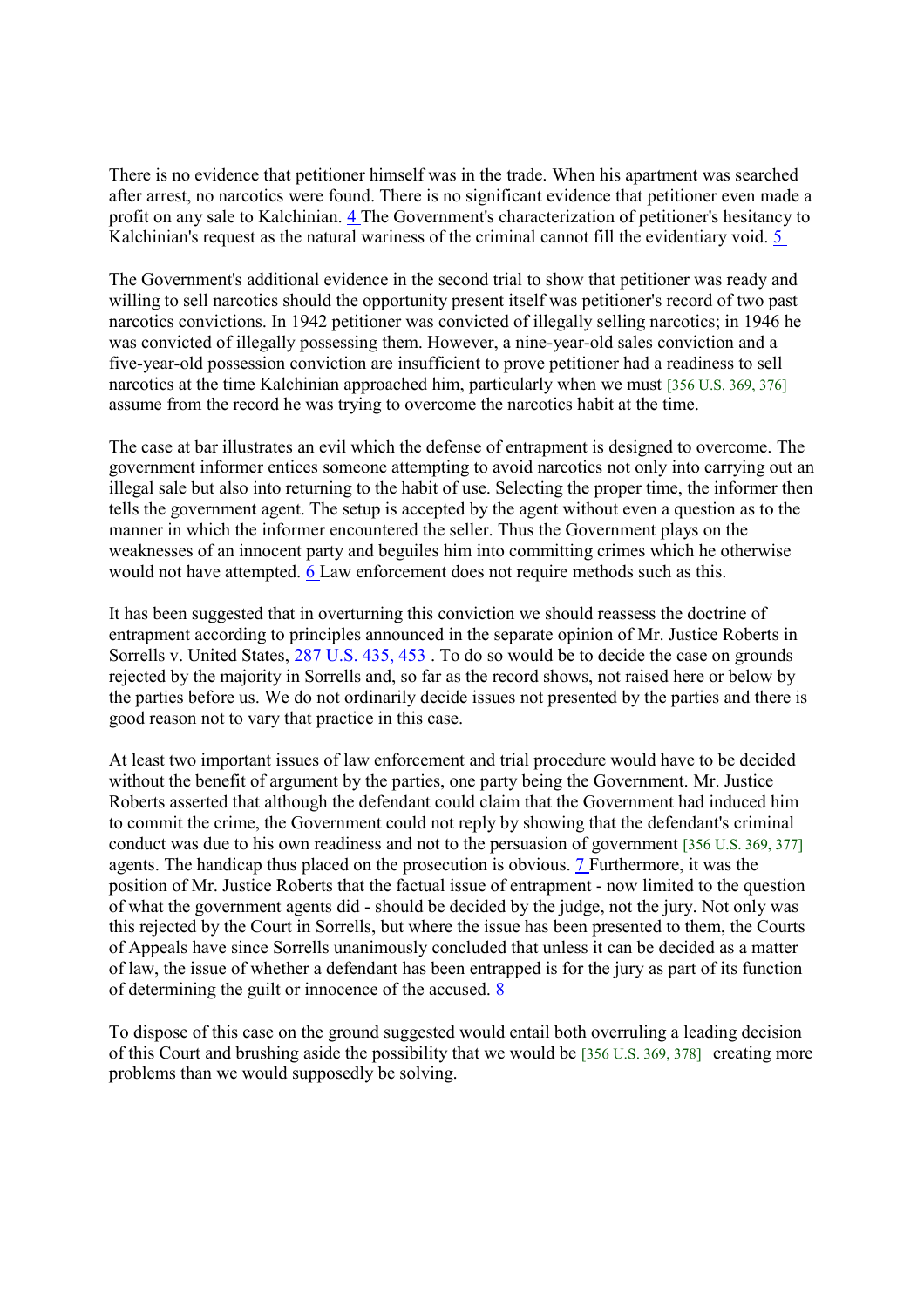The judgment of the Court of Appeals is reversed and the case is remanded to the District Court with instructions to dismiss the indictment.

Reversed and remanded.

## **Footnotes**

[ Footnote 1 ] The charge to the jury was not in issue here.

[Footnote 2] "Q. And it was your [Kalchinian's] job, was it not, while you were working with these agents to go out and try and induce somebody to sell you narcotics, isn't that true? . . . . . "A. No, it wasn't my job at all to do anything of the kind. "Q. Do you remember this question [asked at the first trial] - . . . `Q. And it was your job while working with these agents to go out and try and induce a person to sell narcotics to you, isn't that correct? A. I would say yes to that.' Do you remember that? "A. If that is what I said, let it stand just that way...... "O. So when you testify now that it was not your job you are not telling the truth? "A. I mean by job that nobody hired me for that. That is what I inferred, otherwise I meant the same thing in my answer to your question." R. 100.

[ Footnote 3 ] "Q. But you had made a promise, an agreement, though, to co-operate with the Federal Bureau of Narcotics before you received a suspended sentence from the court? "A. [Kalchinian]. I had promised to cooperate in 1951. "Q. And that was before your sentence? "A. Yes, that was before my sentence." R. 99. Kalchinian received a suspended sentence in 1952 after a statement by the United States Attorney to the Judge that he had been cooperative with the Government. R. 89, 98.

[ Footnote 4 ] At one point Kalchinian did testify that he had previously received the same amount of narcotics at some unspecified lower price. He characterized this other price as "not quite" the price he paid petitioner. R. 80.

[ Footnote 5 ] It is of interest to note that on the first appeal in this case the Court of Appeals came to the same conclusion as we do as to the evidence discussed so far. See United States v. Sherman, 200 F.2d 880, 883.

[ Footnote 6 ] Cf. e. g., Lutfy v. United States, 198 F.2d 760; Wall v. United States, 65 F.2d 993; Butts v. United States, 273 F. 35.

[ Footnote 7 ] In the first appeal of this case Judge Learned Hand stated: "Indeed, it would seem probable that, if there were no reply [to the claim of inducement], it would be impossible ever to secure convictions of any offences which consist of transactions that are carried on in secret." United States v. Sherman, 200 F.2d 880, 882.

[ Footnote 8 ] For example, in the following cases the courts have, in affirming convictions, held that the issue of entrapment had been properly submitted to the jury. United States v. Lindenfeld, 142 F.2d 829 (C. A. 2d Cir.); United States v. Brandenburg, 162 F.2d 980 (C. A. 3d Cir.); Demos v. United States, 205 F.2d 596 (C. A. 5th Cir.); Nero v. United States, 189 F.2d 515 (C. A. 6th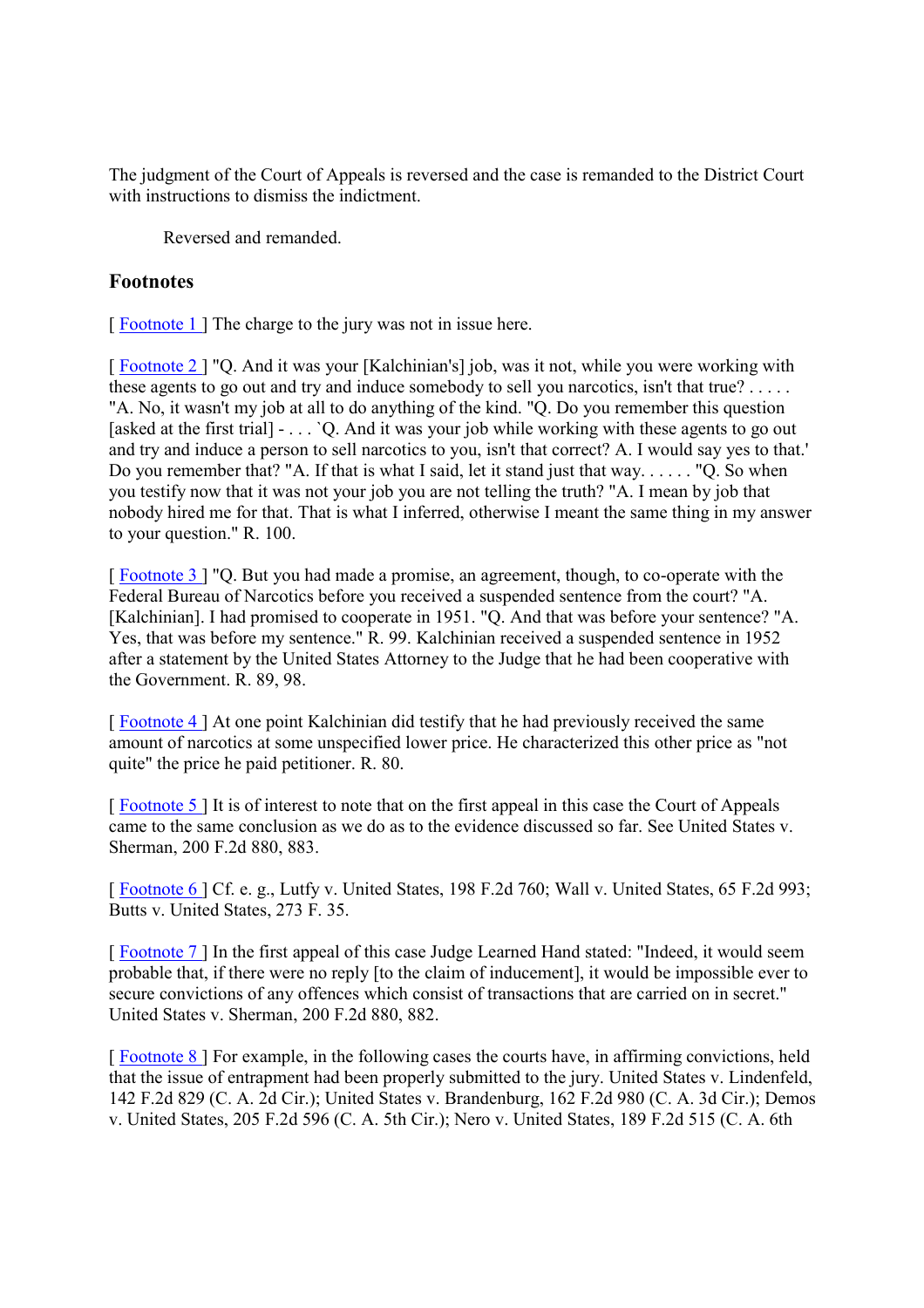Cir.); United States v. Cerone, 150 F.2d 382 (C. A. 7th Cir.); Louie Hung v. United States, 111 F.2d 325 (C. A. 9th Cir.); Ryles v. United States, 183 F.2d 944 (C. A. 10th Cir.); Cratty v. United States, 82 U.S. App. D.C. 236, 163 F.2d 844. And in the following cases the courts have reversed convictions where the issue of entrapment was either not submitted to the jury or was submitted on improper instructions. United States v. Sherman, 200 F.2d 880 (C. A. 2d Cir.); United States v. Sawyer, 210 F.2d 169 (C. A. 3d Cir.); Wall v. United States, 65 F.2d 993 (C. A. 5th Cir.); Lutfy v. United States, 198 F.2d 760 (C. A. 9th Cir.); Yep v. United States, 83 F.2d 41 (C. A. 10th Cir.).

MR. JUSTICE FRANKFURTER, whom MR. JUSTICE DOUGLAS, MR. JUSTICE HARLAN, and MR. JUSTICE BRENNAN join, concurring in the result.

Although agreeing with the Court that the undisputed facts show entrapment as a matter of law, I reach this result by a route different from the Court's.

The first case in which a federal court clearly recognized and sustained a claim of entrapment by government officers as a defense to an indictment was, apparently, Woo Wai v. United States, 223 F. 412. Yet the basis of this defense, affording guidance for its application in particular circumstances, is as much in doubt today as it was when the defense was first recognized over forty years ago, although entrapment has been the decisive issue in many prosecutions. The lower courts have continued gropingly to express the feeling of outrage at conduct of law enforcers that brought recognition of the defense in the first instance, but without the formulated basis in reason that it is the first duty of courts to construct for justifying and guiding emotion and instinct.

Today's opinion does not promote this judicial desideratum, and fails to give the doctrine of entrapment the solid foundation that the decisions of the lower courts and criticism of learned writers have clearly shown is needed. 1 Instead it accepts without re-examination the [356 U.S.] 369, 379] theory espoused in Sorrells v. United States, 287 U.S. 435 , over strong protest by Mr. Justice Roberts, speaking for Brandeis and Stone, JJ., as well as himself. The fact that since the Sorrells case the lower courts have either ignored its theory and continued to rest decision on the narrow facts of each case, or have failed after penetrating effort to define a satisfactory generalization, see, e. g., United States v. Becker, 62 F.2d 1007 (L. Hand, J.), is proof that the prevailing theory of the Sorrells case ought not to be deemed the last word. In a matter of this kind the Court should not rest on the first attempt at an explanation for what sound instinct counsels. It should not forego re-examination to achieve clarity of thought, because confused and inadequate analysis is too apt gradually to lead to a course of decisions that diverges from the true ends to be pursued. 2

It is surely sheer fiction to suggest that a conviction cannot be had when a defendant has been entrapped by government officers or informers because "Congress could not have intended that its statutes were to be enforced by tempting innocent persons into violations." In these cases raising claims of entrapment, the only legislative intention that can with any show of reason be extracted from the statute is the intention to make criminal precisely the conduct in which the defendant has engaged. That conduct includes all the elements necessary to constitute criminality. Without compulsion and "knowingly," [356 U.S. 369, 380] where that is requisite, the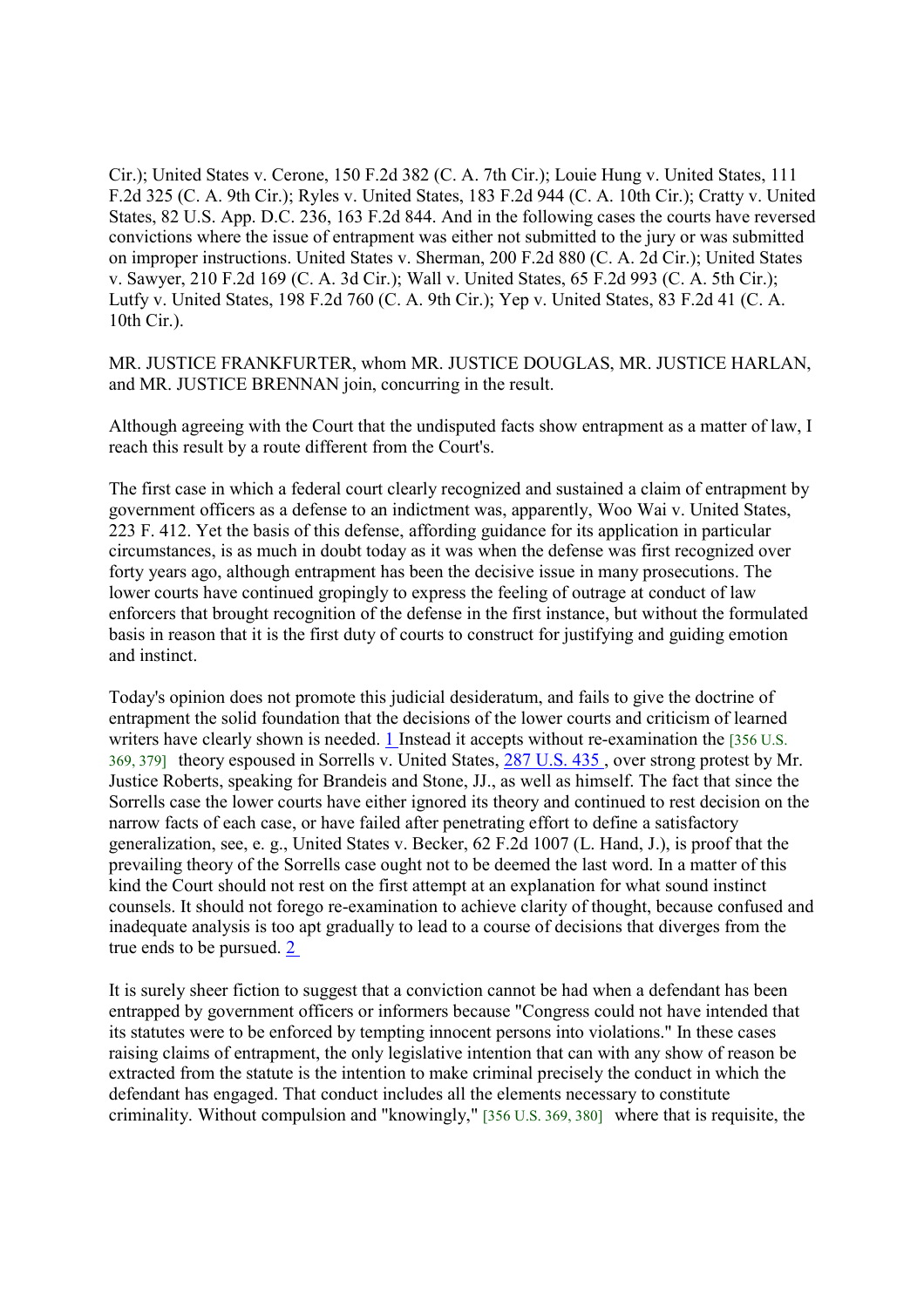defendant has violated the statutory command. If he is to be relieved from the usual punitive consequences, it is on no account because he is innocent of the offense described. In these circumstances, conduct is not less criminal because the result of temptation, whether the tempter is a private person or a government agent or informer.

The courts refuse to convict an entrapped defendant, not because his conduct falls outside the proscription of the statute, but because, even if his guilt be admitted, the methods employed on behalf of the Government to bring about conviction cannot be countenanced. As Mr. Justice Holmes said in Olmstead v. United States, 277 U.S. 438, 470 (dissenting), in another connection, "It is desirable that criminals should be detected, and to that end that all available evidence should be used. It also is desirable that the Government should not itself foster and pay for other crimes, when they are the means by which the evidence is to be obtained. . . . [F]or my part I think it a less evil that some criminals should escape than that the Government should play an ignoble part." Insofar as they are used as instrumentalities in the administration of criminal justice, the federal courts have an obligation to set their face against enforcement of the law by lawless means or means that violate rationally vindicated standards of justice, and to refuse to sustain such methods by effectuating them. They do this in the exercise of a recognized jurisdiction to formulate and apply "proper standards for the enforcement of the federal criminal law in the federal courts," McNabb v. United States, 318 U.S. 332, 341 , an obligation that goes beyond the conviction of the particular defendant before the court. Public confidence in the fair and honorable administration of justice, upon which ultimately depends the rule of law, is the transcending value at stake. [356 U.S. 369, 381]

The formulation of these standards does not in any way conflict with the statute the defendant has violated, or involve the initiation of a judicial policy disregarding or qualifying that framed by Congress. A false choice is put when it is said that either the defendant's conduct does not fall within the statute or he must be convicted. The statute is wholly directed to defining and prohibiting the substantive offense concerned and expresses no purpose, either permissive or prohibitory, regarding the police conduct that will be tolerated in the detection of crime. A statute prohibiting the sale of narcotics is as silent on the question of entrapment as it is on the admissibility of illegally obtained evidence. It is enacted, however, on the basis of certain presuppositions concerning the established legal order and the role of the courts within that system in formulating standards for the administration of criminal justice when Congress itself has not specifically legislated to that end. Specific statutes are to be fitted into an antecedent legal system.

It might be thought that it is largely an academic question whether the court's finding a bar to conviction derives from the statute or from a supervisory jurisdiction over the administration of criminal justice; under either theory substantially the same considerations will determine whether the defense of entrapment is sustained. But to look to a statute for guidance in the application of a policy not remotely within the contemplation of Congress at the time of its enactment is to distort analysis. It is to run the risk, furthermore, that the court will shirk the responsibility that is necessarily in its keeping, if Congress is truly silent, to accommodate the dangers of overzealous law enforcement and civilized methods adequate to counter the ingenuity of modern criminals. The reasons that actually underlie the defense of entrapment can too easily be lost sight of in the pursuit of a wholly fictitious congressional intent. [356 U.S. 369, 382]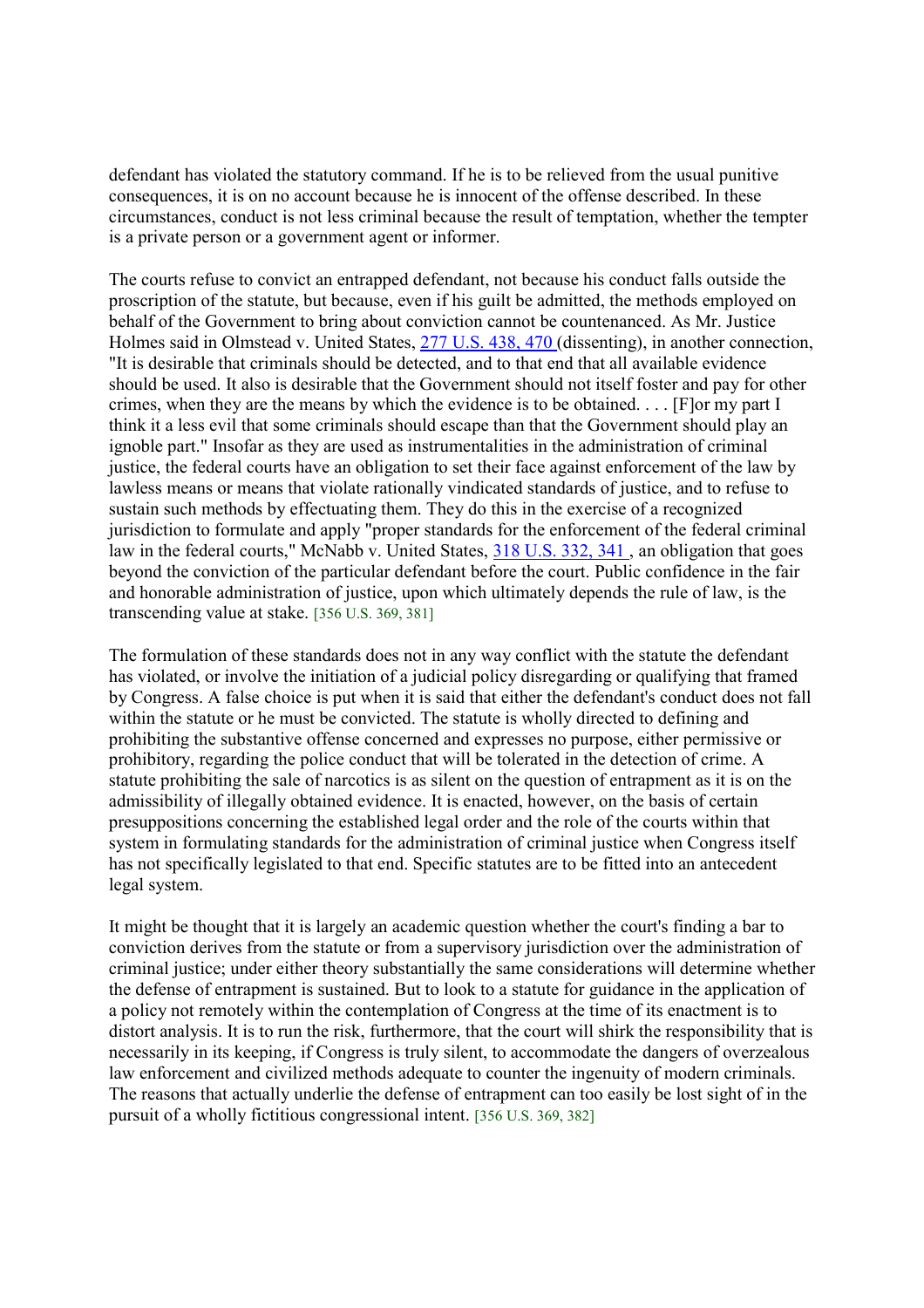The crucial question, not easy of answer, to which the court must direct itself is whether the police conduct revealed in the particular case falls below standards, to which common feelings respond, for the proper use of governmental power. For answer it is wholly irrelevant to ask if the "intention" to commit the crime originated with the defendant or government officers, or if the criminal conduct was the product of "the creative activity" of law-enforcement officials. Yet in the present case the Court repeats and purports to apply these unrevealing tests. Of course in every case of this kind the intention that the particular crime be committed originates with the police, and without their inducement the crime would not have occurred. But it is perfectly clear from such decisions as the decoy letter cases in this Court, e. g., Grimm v. United States, 156 U.S. 604 , where the police in effect simply furnished the opportunity for the commission of the crime, that this is not enough to enable the defendant to escape conviction.

The intention referred to, therefore, must be a general intention or predisposition to commit, whenever the opportunity should arise, crimes of the kind solicited, and in proof of such a predisposition evidence has often been admitted to show the defendant's reputation, criminal activities, and prior disposition. The danger of prejudice in such a situation, particularly if the issue of entrapment must be submitted to the jury and disposed of by a general verdict of guilty or innocent, is evident. The defendant must either forego the claim of entrapment or run the substantial risk that, in spite of instructions, the jury will allow a criminal record or bad reputation to weigh in its determination of guilt of the specific offense of which he stands charged. Furthermore, a test that looks to the character and predisposition of the defendant rather than the conduct of the police loses sight of the underlying reason for the defense of entrapment. No [356 U.S. 369, 383] matter what the defendant's past record and present inclinations to criminality, or the depths to which he has sunk in the estimation of society, certain police conduct to ensnare him into further crime is not to be tolerated by an advanced society. And in the present case it is clear that the Court in fact reverses the conviction because of the conduct of the informer Kalchinian, and not because the Government has failed to draw a convincing picture of petitioner's past criminal conduct. Permissible police activity does not vary according to the particular defendant concerned; surely if two suspects have been solicited at the same time in the same manner, one should not go to jail simply because he has been convicted before and is said to have a criminal disposition. No more does it vary according to the suspicions, reasonable or unreasonable, of the police concerning the defendant's activities. Appeals to sympathy, friendship, the possibility of exorbitant gain, and so forth, can no more be tolerated when directed against a past offender than against an ordinary law-abiding citizen. A contrary view runs afoul of fundamental principles of equality under law, and would espouse the notion that when dealing with the criminal classes anything goes. The possibility that no matter what his past crimes and general disposition the defendant might not have committed the particular crime unless confronted with inordinate inducements, must not be ignored. Past crimes do not forever outlaw the criminal and open him to police practices, aimed at securing his repeated conviction, from which the ordinary citizen is protected. The whole ameliorative hopes of modern penology and prison administration strongly counsel against such a view.

This does not mean that the police may not act so as to detect those engaged in criminal conduct and ready and willing to commit further crimes should the occasion arise. Such indeed is their obligation. It does mean [356 U.S. 369, 384] that in holding out inducements they should act in such a manner as is likely to induce to the commission of crime only these persons and not others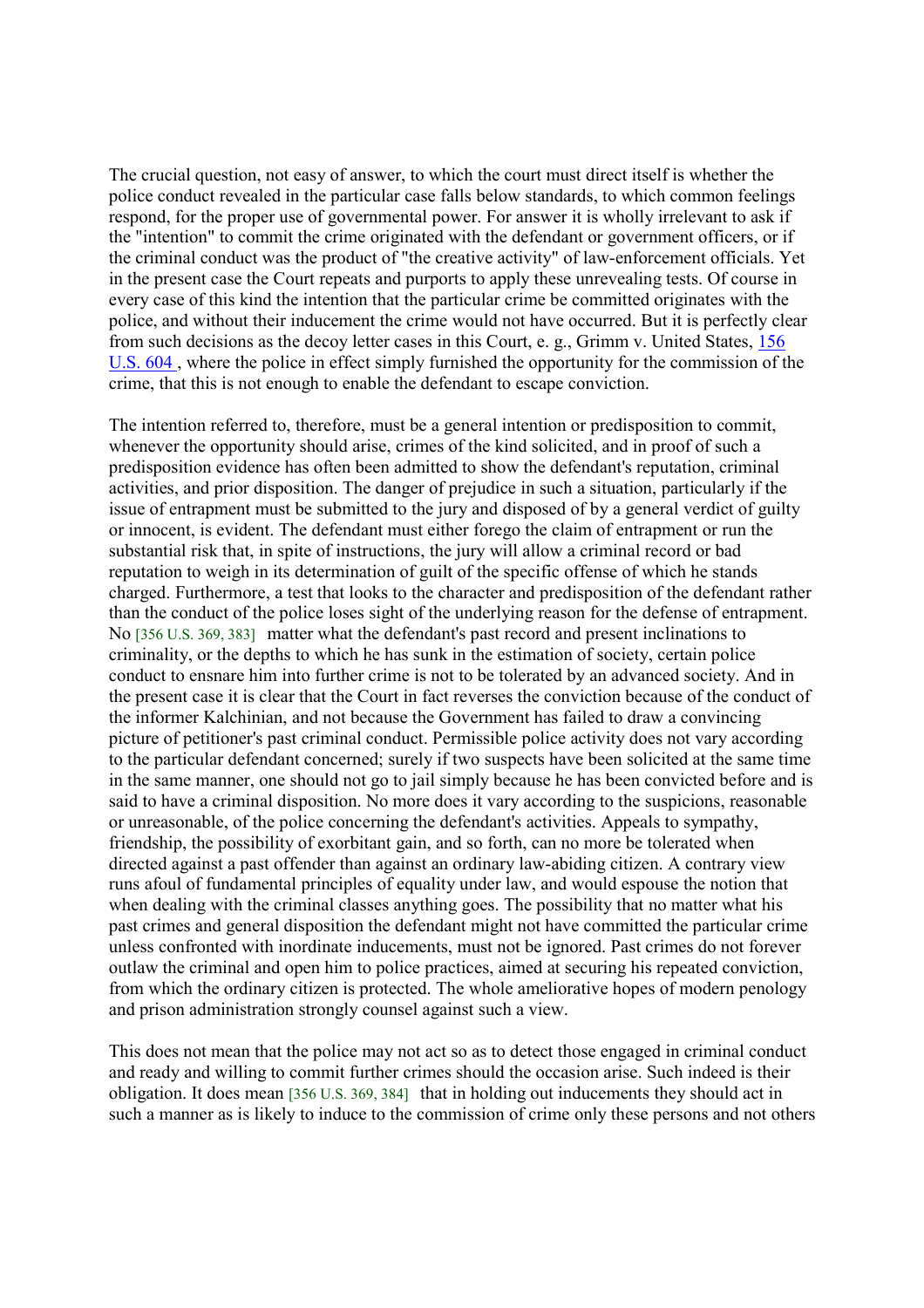who would normally avoid crime and through self-struggle resist ordinary temptations. This test shifts attention from the record and predisposition of the particular defendant to the conduct of the police and the likelihood, objectively considered, that it would entrap only those ready and willing to commit crime. It is as objective a test as the subject matter permits, and will give guidance in regulating police conduct that is lacking when the reasonableness of police suspicions must be judged or the criminal disposition of the defendant retrospectively appraised. It draws directly on the fundamental intuition that led in the first instance to the outlawing of "entrapment" as a prosecutorial instrument. The power of government is abused and directed to an end for which it was not constituted when employed to promote rather than detect crime and to bring about the downfall of those who, left to themselves, might well have obeyed the law. Human nature is weak enough and sufficiently beset by temptations without government adding to them and generating crime.

What police conduct is to be condemned, because likely to induce those not otherwise ready and willing to commit crime, must be picked out from case to case as new situations arise involving different crimes and new methods of detection. The Sorrells case involved persistent solicitation in the face of obvious reluctance, and appeals to sentiments aroused by reminiscences of experiences as companions in arms in the World War. Particularly reprehensible in the present case was the use of repeated requests to overcome petitioner's hesitancy, coupled with appeals to sympathy based on mutual experiences with narcotics addiction. Evidence of the setting in which the inducement took place is of course highly relevant in [356 U.S. 369, 385] judging its likely effect, and the court should also consider the nature of the crime involved, its secrecy and difficulty of detection, and the manner in which the particular criminal business is usually carried on.

As Mr. Justice Roberts convincingly urged in the Sorrells case, such a judgment, aimed at blocking off areas of impermissible police conduct, is appropriate for the court and not the jury. "The protection of its own functions and the preservation of the purity of its own temple belongs only to the court. It is the province of the court and of the court alone to protect itself and the government from such prostitution of the criminal law. The violation of the principles of justice by the entrapment of the unwary into crime should be dealt with by the court no matter by whom or at what stage of the proceedings the facts are brought to its attention." 287 U.S., at 457 (separate opinion). Equally important is the consideration that a jury verdict, although it may settle the issue of entrapment in the particular case, cannot give significant guidance for official conduct for the future. Only the court, through the gradual evolution of explicit standards in accumulated precedents, can do this with the degree of certainty that the wise administration of criminal justice demands.

[ Footnote 1 ] Excellent discussions of the problem can be found in Mikell, The Doctrine of Entrapment in the Federal Courts, 90 U. Pa. L. Rev. 245; Donnelly, Judicial Control of Informants, Spies, Stool Pigeons, [356 U.S. 369, 379] and Agent Provocateurs, 60 Yale L. J. 1091, 1098-1115; Note, Entrapment by Government Officials, 28 Col. L. Rev. 1067.

[Footnote 2] It is of course not a rigid rule of this Court to restrict consideration of a case merely to arguments advanced by counsel. Presumably certiorari was not granted in this case simply to review the evidence under an accepted rule of law. The solution, when an issue of real